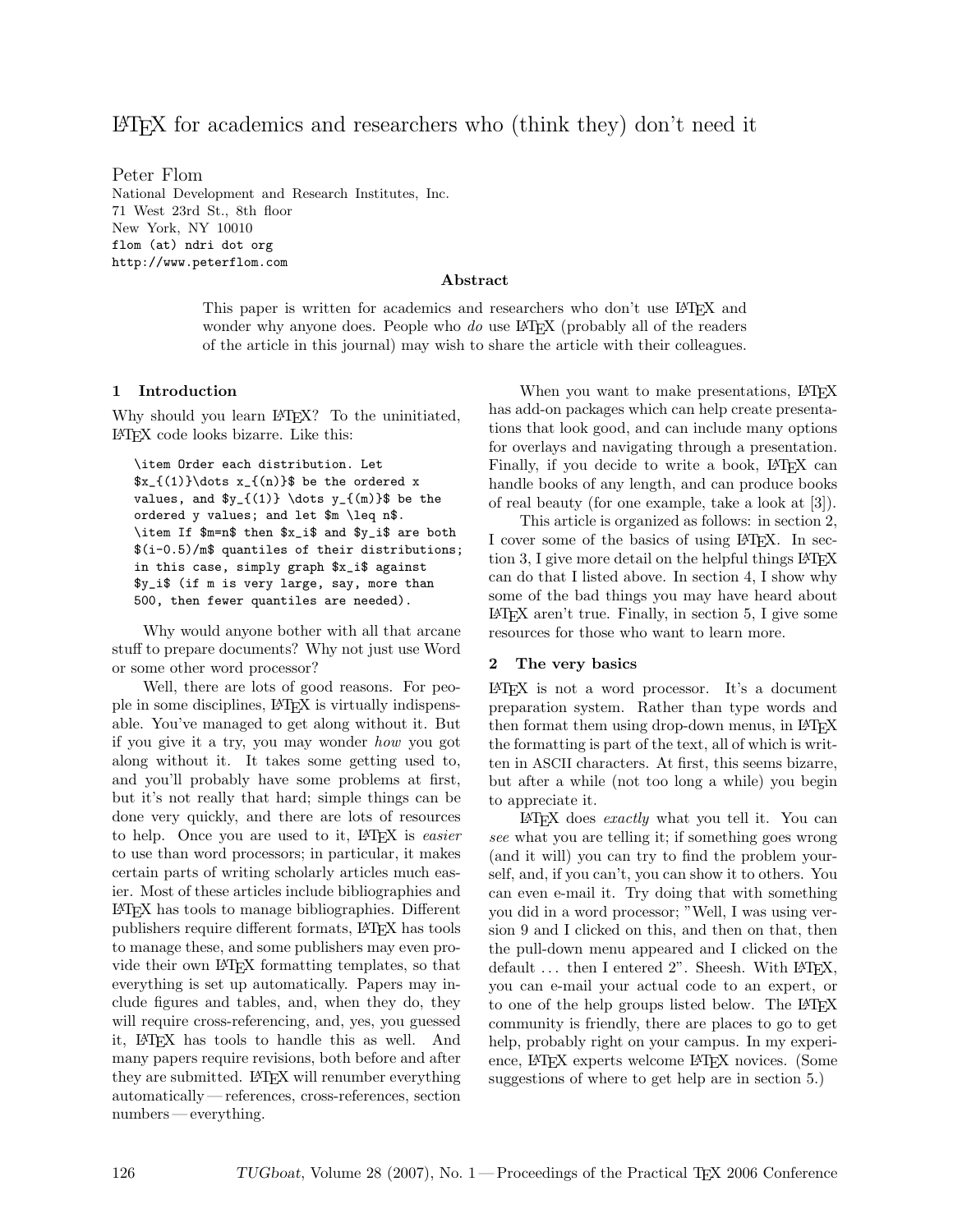#### 3 The good stuff

#### 3.1 Sectioning

So, you're writing a long article. It has sections. How to create them? An example:

```
\section*{Introduction}
In this article I prove that the key dependent
variable in my field is related to the
particular independent variables I have
available to me, and in just the ways I
thought it would be.
\section{Methods}
  \subsection{Subjects}
    A bunch of students who happened to be
    in my class the day I had a bad cold
    and couldn't give a lecture.
 \subsection{Analysis}
   I think I tried ANOVA.
\section{Results}
  All my null hypotheses were rejected.
  Now they feel bad.
\section{Discussion}
  If this doesn't get me a big grant, I'm
  history in this department. Maybe I can
  find work as a \LaTeX{} compositor?
```
(Note that you can indent your source however you like). LAT<sub>F</sub>X will handle the numbering, the formatting, the spacing, and all that, leaving you free to do the writing and the thinking. And LATEX won't try to guess what you're thinking, or start numbering sections whenever you type a number, or start indenting like crazy.

#### 3.2 Cross-referencing

At some points in your article you want to refer to other parts, or to figures, or tables. No problem. At the part you want to refer to you need a **\label** command, and at the point where you make your reference, you need a corresponding **\ref** command. Like this:

In subsection \ref{SS:section} I showed you how to create sections and subsections.

This produces the following:

In subsection 3.1 I showed you how to create sections and subsections.

#### 3.3 A simple table

OK, I admit it. It can be hard to create complicated tables in  $L^2E^X$ .<sup>1</sup> It's hard to create good complicated tables in any program. But simple tables aren't so bad. Here's an example:

```
\begin{table}
  \centering
  \begin{tabular}{lrr}
   Quantile & Male & Female\\\hline
   0\sqrt{2} & 59 & 44\sqrt{2}50\% & 69 & 64\\
   100\% & 77 & 71\\
  \end{tabular}
  \caption{Quantiles of male and female heights}
  \label{tab:malefemale}
\end{table}
```
which produces Table 1:

| Quantile | Male | Female |
|----------|------|--------|
| $0\%$    | 59   | 44     |
| $50\%$   | 69   | 64     |
| 100%     | 77   | 71     |

Table 1: Quantiles of male and female heights

What does all this do? Well, there isn't space here to go into everything even for this table (see Section 5). But for a start:

- The \begin{table} and \end{table} define a table which can be placed anywhere in a document, and given a caption and a label. Every \begin must have an \end.
- The **\centering** command horizontally centers everything following until the \end{table}.
- The \begin{tabular} sets up a table, and the {lrr} makes it three columns with the first left aligned and the others right aligned.
- The ampersands (the & character) separate columns.
- A double backslash  $(\setminus)$  ends each row.
- The \hline adds the printed horizontal line.

#### 3.4 Graphics

LATEX also provides extensive methods to deal with graphics. For social scientists, perhaps the most useful are ways to directly import .pdf and .eps files that are created by other programs, such as statistical packages. Although the full use of imported graphics can be complex (see Section 5) a basic example takes the following steps:

- 1. Create your graphics file (e.g., diagram1.pdf) and store it in the same directory with your LATEX file for the article you are writing.
- 2. In the preamble include the following command: \usepackage{graphicx}.
- 3. At the spot where you want your diagram, put \includegraphics{diagram1}.

<sup>1</sup> Some LATEX systems automatically put the basics of an environment in place for you, such as XEmacs, LyX, TEXmacs, and others.